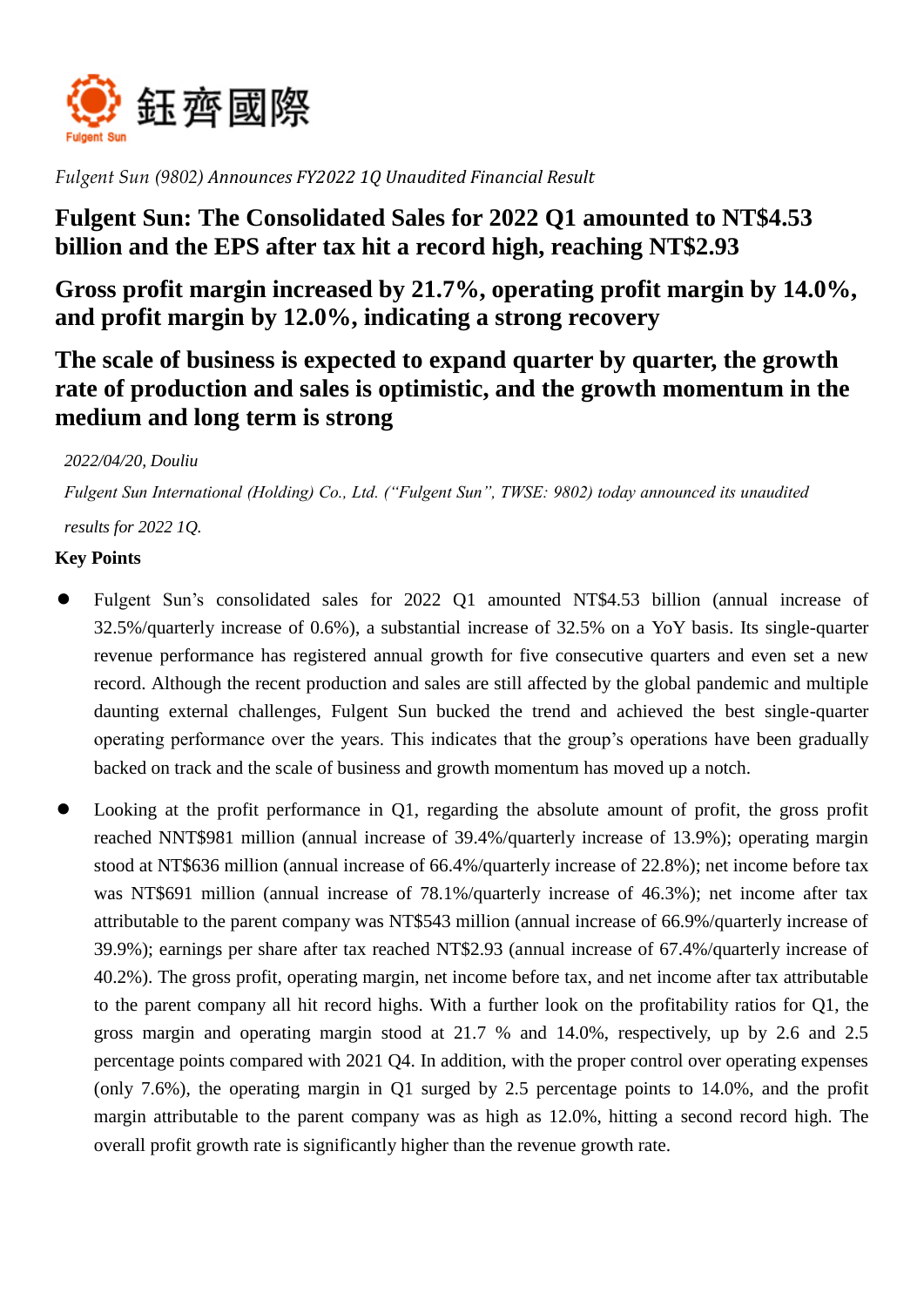

## *Fulgent Sun (9802) Announces FY2022 1Q Unaudited Financial Result*

- Regarding the percentage of output value in each country, the percentages in 2022 Q1 are similar to those throughout 2021. Vietnam's output value accounted for the highest proportion (about 50%), followed by China (about 30%), and Cambodia (20%). The group's production capacity will continue to increase steadily in a diverse and balanced manner. Fulgent Sun will continue to improve employees' learning effectiveness so as to increase the per capita output value. In 2022, the focus of production line expansion will be placed on Vietnam, followed by Cambodia, and it also has a plan to expand the production lines at China's factories to increase production. In terms of sales regions (destinations designated by brand clients), the revenue and percentage thereof from Greater Europe in Q1 reached NT\$2.08 billion and 46.0% respectively, while the Greater Americas has witnessed a positive trend year by year. Driven by the mass production orders placed by new brands on a quarterly basis, the revenue performance in Q1 reached NT\$1.97 billion (43.4%); thus, the focus of sales is still placed on Greater Europe and the Greater Americas. The number of brands with mass production orders for OEM has reached 50. Among them, the top three brands occupy more than 30% of the production capacity, the top ten more than 70%, and the top 20 more than 90%. In summary, Fulgent Sun has gradually achieved operating synergy, including the diverse distribution of factories, distributed sales areas, and an optimized product mix.
- Looking ahead to 2022, Fulgent Sun continues to be optimistic that the pandemic will prompt consumers to turn their attention to outdoor leisure activities. With the increasing awareness of health, the global footwear industry will witness a structural growth in the basic needs and encounter a supply and demand imbalance. Therefore, Fulgent Sun has accelerated capital investment and recruited various talents since 2019. Despite the severe impact of the COVID-19 pandemic for two consecutive years, it has coped with the challenge actively, pragmatically, and flexibly, and the group's new production capacity has also been successfully launched. With the strong demand from various new brands and new orders, its overall development and mass production capacity and scale of production and sales have moved up a notch. The total production and sales of spring and summer shoes in 2022 has reached a record high, and 2022 autumn and winter shoes will surely continue to grow. The annual business will increase quarter by quarter, and the quarterly and annual production and sales growth is predictably optimistic. Therefore, although there are still many external force majeure factors, its management team's ambition and execution will not be affected. Instead, it, with a large number of mass production orders, will turn crises into opportunities, to strengthen the group's relative competitive advantages more comprehensively, to further achieve the effect of economies of scale and create operating and management synergy.